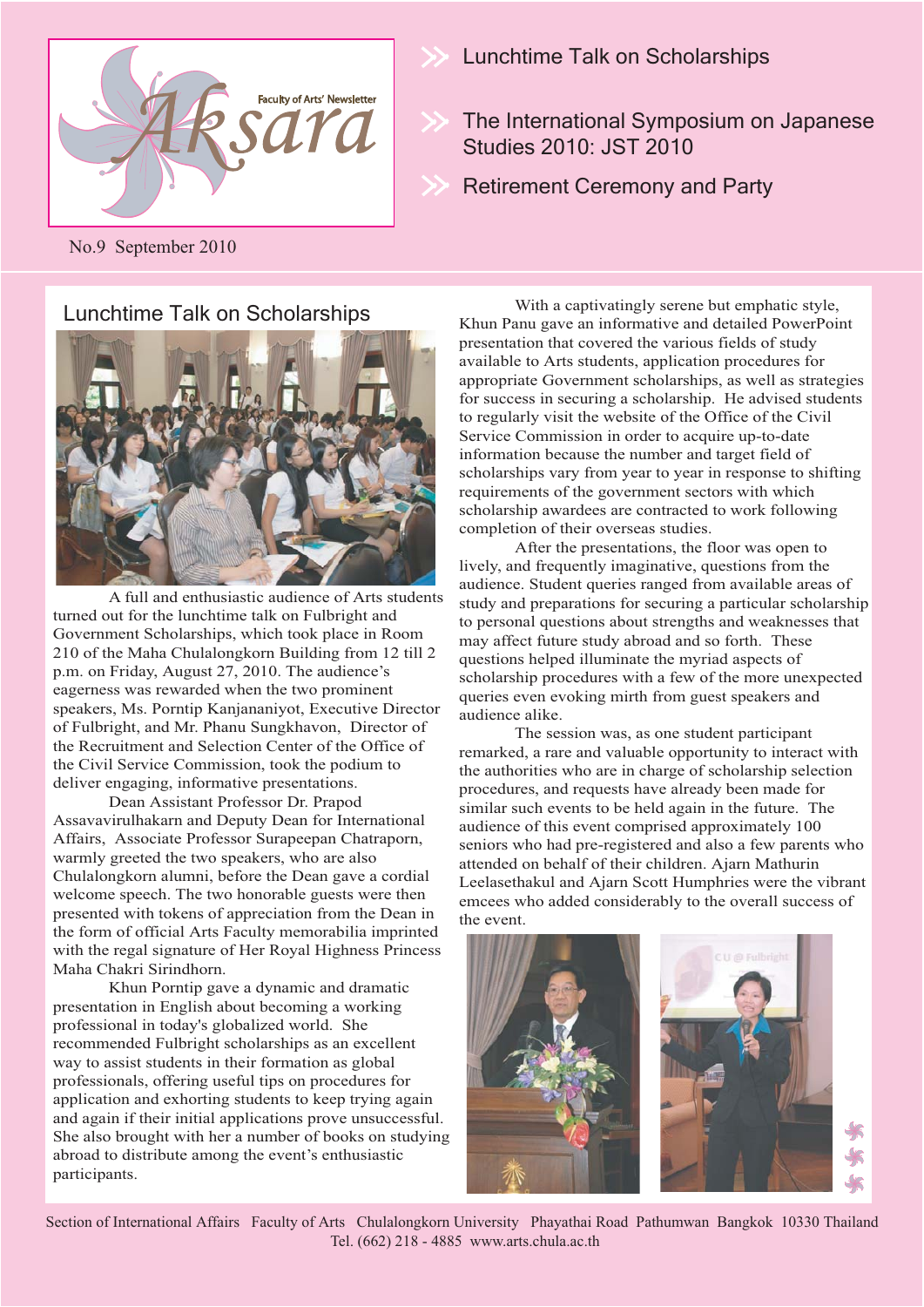

# Lunchtime Talk on Scholarships

(continued)

 Khun Porntip, who received Ed.M and M.A. Degrees from Columbia University in the USA, as well as a B.Ed with First Class Honors from Chulalongkorn, is currently the Executive Director of the Thailand-U.S. Educational Foundation (Fulbright).

 Khun Phanu, who holds B.A., M.A. and M.P.A. degrees from Chulalongkorn as well as a Diploma in Personnel Management and Industrial Relations from the University of Manchester, is the current Director of the Recruitment and Selection Center of the Office of the Civil Service Commission in Nonthaburi.

 For more details about these scholarships contact Khun Porntip by email at ptk@fulbrightthai.org or Khun Phanu at phanu@ocsg.go.th.

## The International Symposium on Japanese Studies 2010: JST 2010

 The Japanese Section, in collaboration with faculty members and students from Osaka University, will hold an international symposium on Japanese Studies 2010: JST 2010 titled, "Toward the Creation of New Japanese Studies" on October 26, 2010 at the Maha Chakri Sirindhorn Building. Her Her Royal Highness Princess Maha Chakri Sirindhorn will graciously preside over the opening ceremony at 9:00 a.m. and will join the keynote session. The keynote speaker is Professor Professor Ikegami Yoshihiko, Professor of Graduate School of Letters, Showa Woman's University and Professor Emeritus, University of Tokyo. The keynote speech is titled, "On Prejudice against 'Aliem' Languages and How to Forestall It."

 Following the keynote speech, the morning session will be a panel discussion of new approaches and methodologies in Japanese Studies that have emerged in recent years as the field has grown and diversified beyond its traditional core of Japanese, American and European scholars to incorporate academics and researchers from other regions and countries. The afternoon schedule will be paper presentations in three parallel sessions addressing Japanese literature, Japanese language and language learning, as well as Japanese culture. The invited presenters include scholars from Japan, Italy, India, Russia and Thailand. Generous financial support for the International Symposium on Japanese Studies 2010: JST 2010 2010 has been made by Toyota Motors Thailand Company Limited Limited and the Japan Foundation. Approximately 100 to 150 participants are expected to attend this symposium. Apart from being an ideal forum for all scholars of Japanese Studies to exchange expertise, this symposium will also be the inaugural event and first international symposium to be held in the freshly completed Maha Chakri Sirindhorn Building, the new pride of the Faculty of Arts. The International Symposium on Japanese Studies 2010: JST 20<br>
The Japanese Section, in collaboration w<br>
members and students from Osaka University, will<br>
international symposium on Japanese Studies 201<br>
October 26, 2010 at phanu@oesg.go.th.<br>
The International Symposium on<br>
Japanese Studies 2010: JST 20<br>
The Japanese Section, in collaboration w<br>
members and students from Osaka University, will<br>
international symposium on Japanese Studies 201











### Schedule for Next Semester Schedule for Next

 Second semester commences on Wednesday, October 27, 2010 and ends on February 26, 2011. The midterm week will be from Monday, December 20, 2010 to Friday, December 24, 2010 and the final examination period will run from Monday, February 28, 2011 till Friday, March 11, 2011. As Chulalongkorn University will host the 38th Intervarsity Games, titled Chamchuri Games, from January 15 to 22, 2010, there will be no classes during this period.